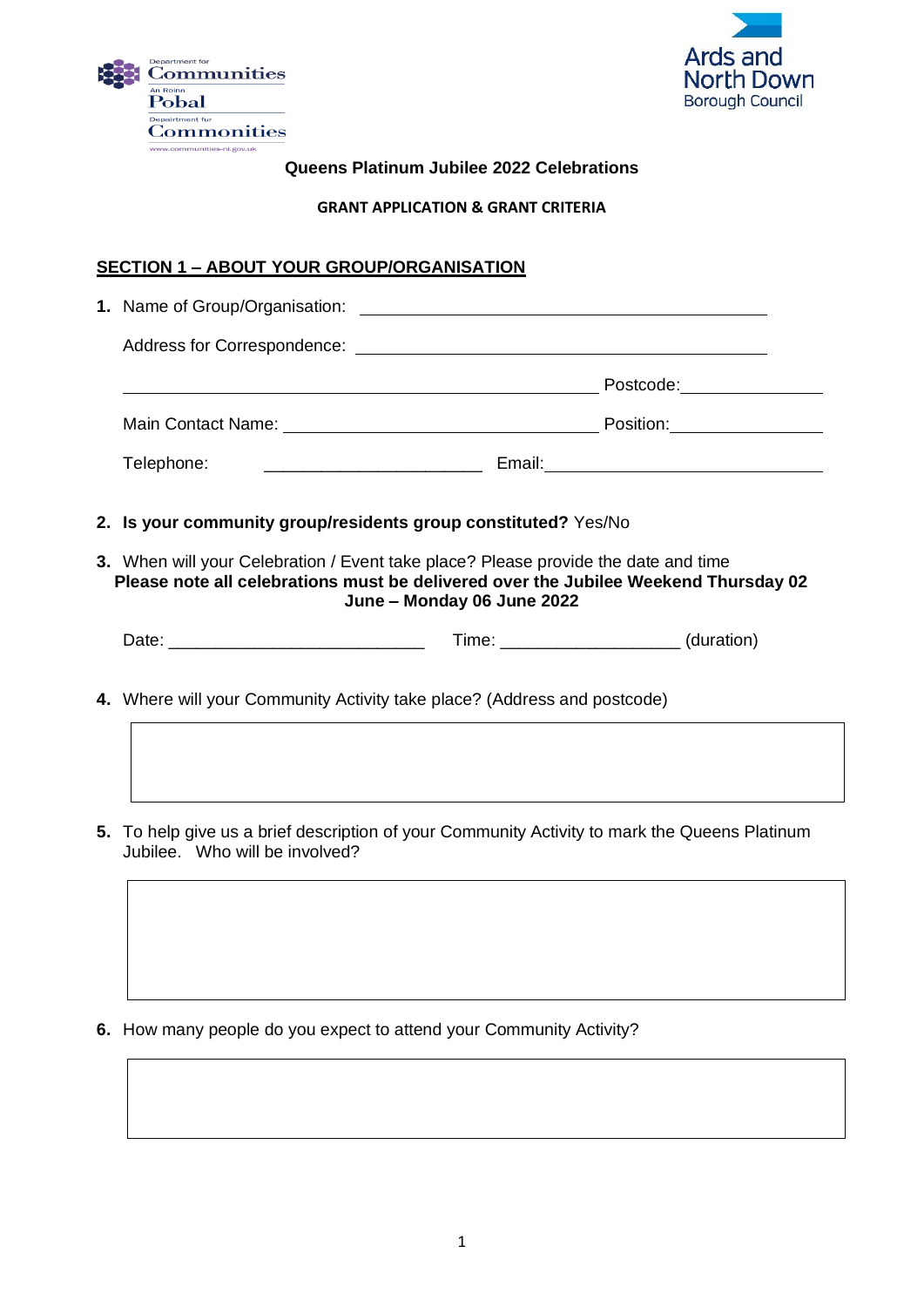**7.** How and where are you planning to publicise / advertise your Community Activity. How will Council be acknowledged? (Council logo should be on all printed or online material associated with your festival)

**If you have an Operational Plan for your Community Activity, please attach a copy**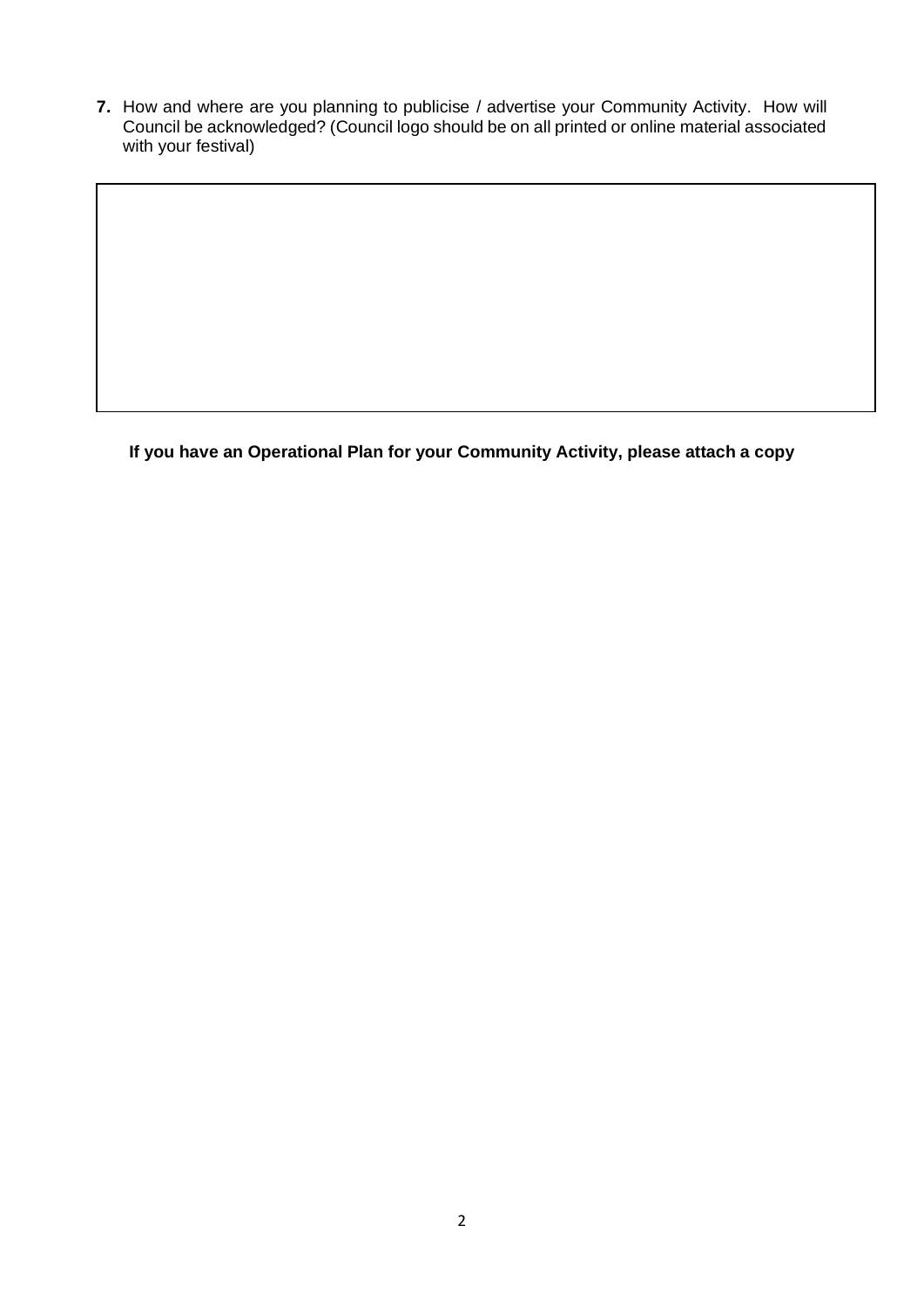### **SECTION 3 – VALUE FOR MONEY**

- **8.** What is the Total Cost of the Community Activity?
- **9.** Please give a detailed breakdown of the projected cost, including details of any other funding that will be used for this Community Activity. **Maximum amount available is £1000**. **Advance payments of up to 80% of the award may be requested in writing**.

| <b>ITEM / FESTIVAL ELEMENT BEING</b><br><b>FUNDED</b> | Income from other<br>sources - eg. grants or<br>fund raising | <b>Amount applied</b><br>for from<br>ANDBC(£) |
|-------------------------------------------------------|--------------------------------------------------------------|-----------------------------------------------|
|                                                       |                                                              |                                               |
|                                                       |                                                              |                                               |
|                                                       |                                                              |                                               |
|                                                       |                                                              |                                               |
|                                                       |                                                              |                                               |
|                                                       |                                                              |                                               |
|                                                       |                                                              |                                               |
| <b>Total Amount</b>                                   |                                                              |                                               |

**10.**How much funding are you seeking from Ards and North Down Borough Council?

# **PLEASE NOTE THIS GRANT MAY NOT BE USED FOR THE PURCHASE OR SALE OF ALCOHOL.**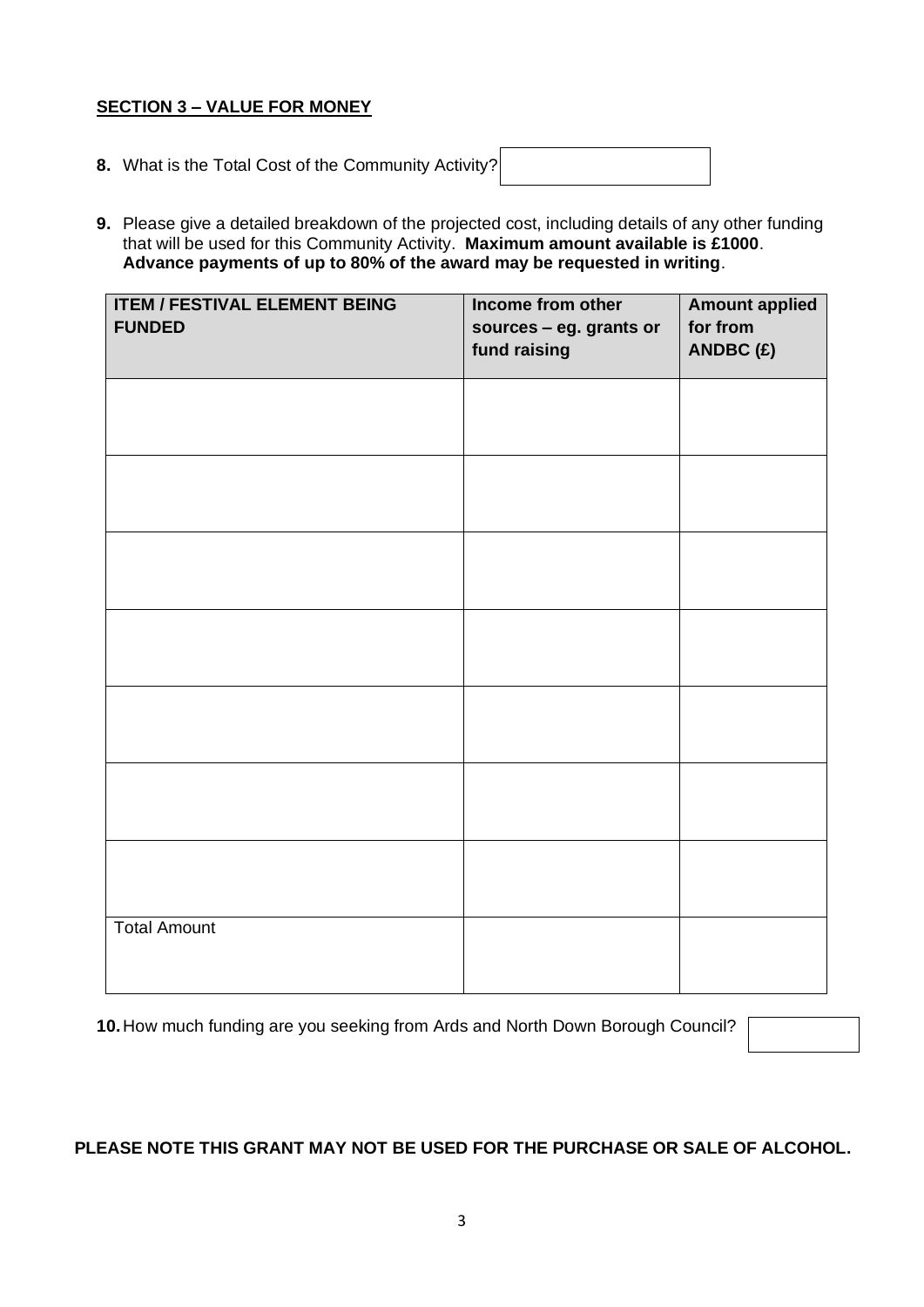### **SECTION 4 –ADDITIONAL INFORMATION**

- **11.**Do you have the permission of the property owner or landowner where the Community Activity is to take place? **Yes/No** (if on Council land, please see section 9 in the guidance and criteria).
- **12.**Do you plan to close any roads during your Community Activity? **Yes/No** (if yes please refer to section 10 in the guidance and criteria).

### **13.**How do you propose to evaluate your Community Activity?

### **GOVERNMENT FUNDING DATABASE –**

**This is a requirement from the Department for Communities.**

**Have you previously uploaded the following on the Funders Passport? If yes, please provide your Unique Reference Number (URN) and ensure your most recent documents**  have been uploaded to the **GFD**.

**However, we do require all applicants to please enclose the following essential documents with your application unless we have already received them in the last 3 months and there has been no changes to them.**

### **Essential documentation**

- Copy of Constitution or Memorandum of Association
- **List of Office Bearers**
- Copy of most recent audited Annual Accounts

#### **Additional documentation**

- Details of relevant Insurance relating to the project (where appropriate)
- Child Protection Policy/ Statement (for those Group/Organisations working with children)

We hereby agree that the above documents will be:

- (i) held on the Government Funding Database (GFD) and are the most up to date and fit for purpose for this application period; **Y/N**
- (ii) We agree these documents may be made available to other public sector funders via the GFD. **Y/N**

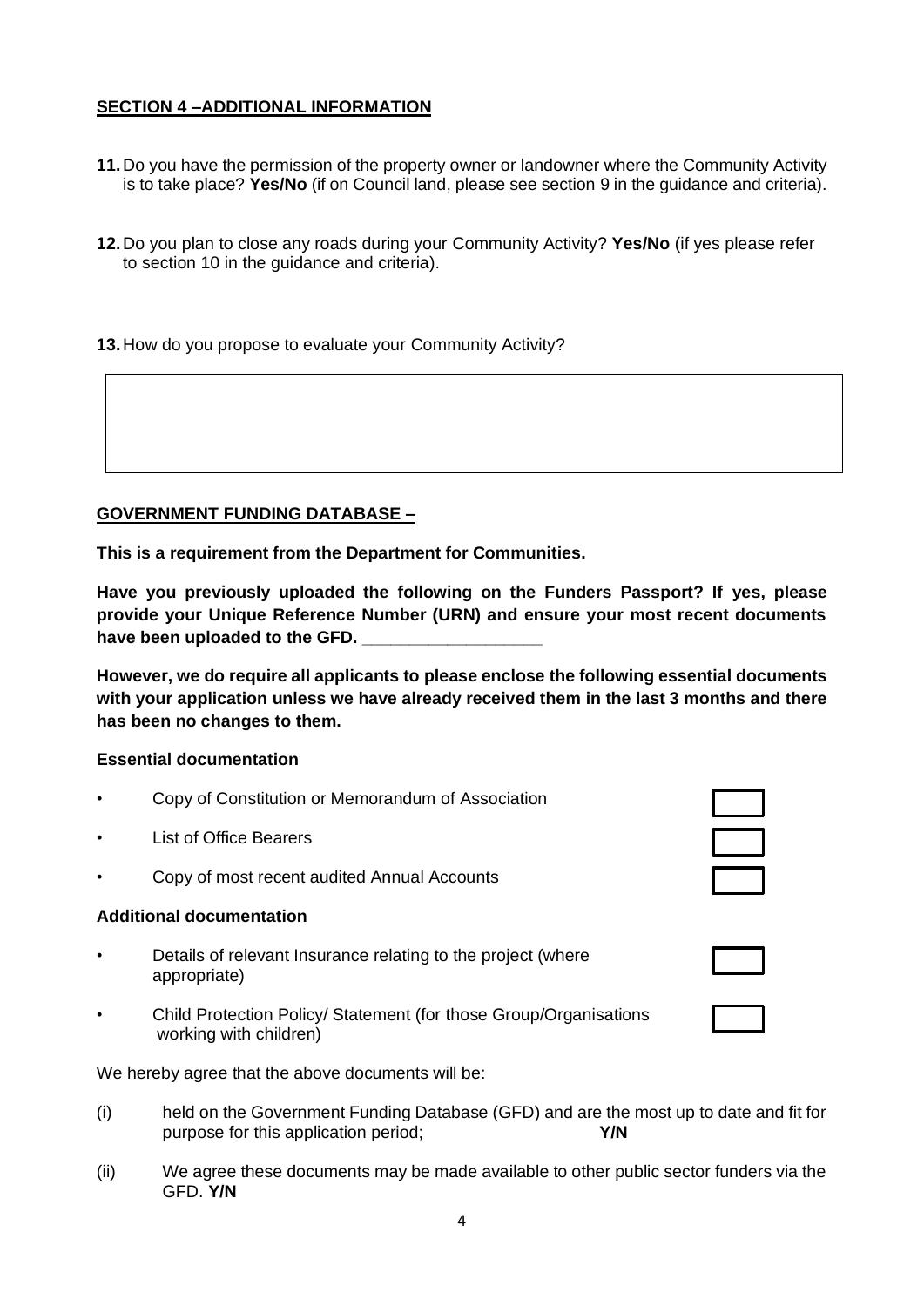We declare that this application is made with the authority and consent of the above organisation and that the information provided is true, accurate and complete.

#### Please note: **Late or Incomplete applications will not be considered**

| Name (in capitals):<br>Position held:<br>Signature (on behalf of the applicant): |  |
|----------------------------------------------------------------------------------|--|
| Date:                                                                            |  |
| Name (in capitals):<br>Position held:                                            |  |
| Signature (on behalf of the applicant):<br>Date:                                 |  |

**Completed application forms and supporting documentation should be forwarded by no later than: 4.00pm on 28 MARCH 2022. Please submit your application as a PDF document.**

**Applicants need to be aware that Applications will not be reviewed by the Grants Team until after the closing date and time.**

Jonny Blakely Community Development Manager Ards and North Down Borough Council 16 South Street Unit 5 Conway Building **Newtownards** BT23 4JT

0300 013 3333 Or e-mail – [communitygrants@ardsandnorthdown.gov.uk](mailto:communitygrants@ardsandnorthdown.gov.uk)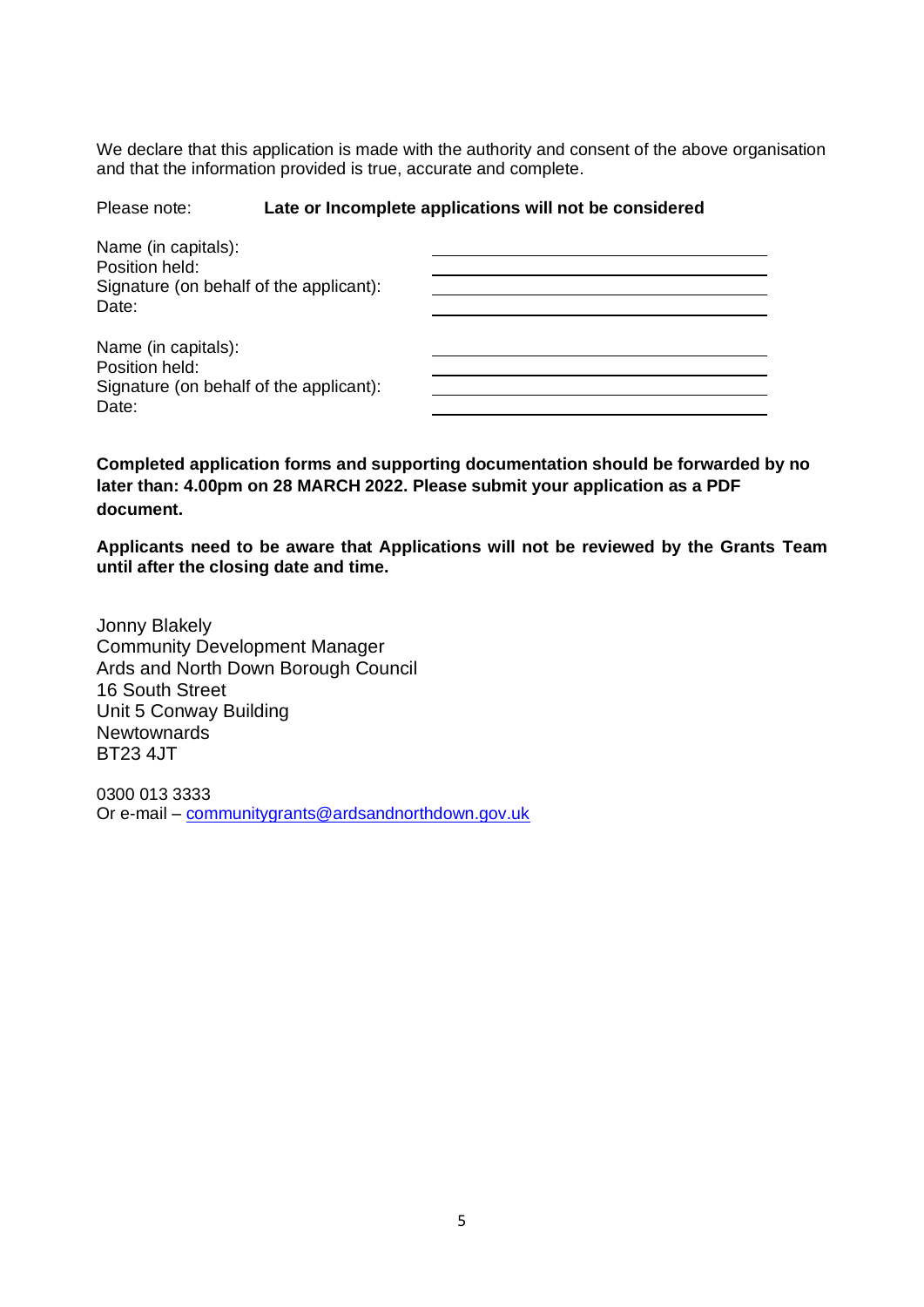# **Freedom of Information**

Ards and North Down Borough Council is subject to the provisions of the Freedom of Information Act 2000. This Act came into operation on  $1<sup>st</sup>$  January 2005. Applicants should be aware that the information provided in the completed application document could be disclosed in response to a request under the Freedom of Information Act.

The Council will proceed on the basis of disclosure unless an appropriate exemption applies. No information provided by applicants will be accepted "in confidence" and Ards and North Down Borough Council will not accept liability for loss as a result of any information disclosed in response to a request under the Freedom of Information Act.

Ards and North Down Borough Council does not have a discretion regarding whether or not to disclose information in response to a request under the Freedom of Information Act, unless an exemption applies. Decisions in relation to disclosure will be taken by appropriate individuals in Ards and North Down Borough Council having due regard to the exemptions available and the Public Interest. Applicants should be aware that despite the availability of some exemptions, information may still be disclosed if the Public Interest in its disclosure outweighs the Public Interest in maintaining the exemption. Applicants are required to highlight information included in the application documents which they consider to be commercially sensitive or confidential in nature, and should state the precise reasons, why that view is taken. In particular, issues concerning trade secrets and commercial sensitivity should be highlighted. Applicants are advised against recording unnecessary information.

In accordance with the Lord Chancellors Code of Practice on the discharge of public functions, Ards and North Down Borough Council will **not** accept any contractual term that purports to restrict the disclosure of information held by the Council in respect of the contract or grant process save as permitted by the Freedom of Information Act. The decision whether to disclose information rests solely with Ards and North Down Borough Council.

Ards and North Down Borough Council will consult with applicants, where it is considered appropriate, in relation to the release of controversial information.

# **Data Protection**

Ards and North Down Borough Council values your right to personal privacy. We collect this information solely for the purposes of this application and do not share it with anyone. We comply with the DPA (Data Protection Act) 2018 and UK GDPR (General Data Protection Regulation), ensuring that information is collected fairly and lawfully, is accurate, adequate, secure, up to date and not held any longer than necessary**.**  For further information our Privacy Statement can be viewed at [https://www.ardsandnorthdown.gov.uk/privacy-and-cookies](https://eur01.safelinks.protection.outlook.com/?url=https%3A%2F%2Fwww.ardsandnorthdown.gov.uk%2Fprivacy-and-cookies&data=04%7C01%7Canne.lendrum%40ardsandnorthdown.gov.uk%7Cf720ee16c62c4f7d4c7708d9e00d3fb2%7C39416dee5c8e4f5cb59d05c4bd0dd472%7C0%7C0%7C637787169765990001%7CUnknown%7CTWFpbGZsb3d8eyJWIjoiMC4wLjAwMDAiLCJQIjoiV2luMzIiLCJBTiI6Ik1haWwiLCJXVCI6Mn0%3D%7C3000&sdata=BuZ76ilI40Ef%2B7Kk4E62iBYfc5pkLJFDmZD8Xs58Z98%3D&reserved=0)

# **Equality of Opportunity, Section 75 and Good Relations.**

Ards and North Down Borough Council (the Council) is required to have due regard to the need to promote equality of opportunity between

- persons of different religious belief, political opinion, racial group, age, marital status or sexual orientation
- men and women generally
- persons with a disability or without